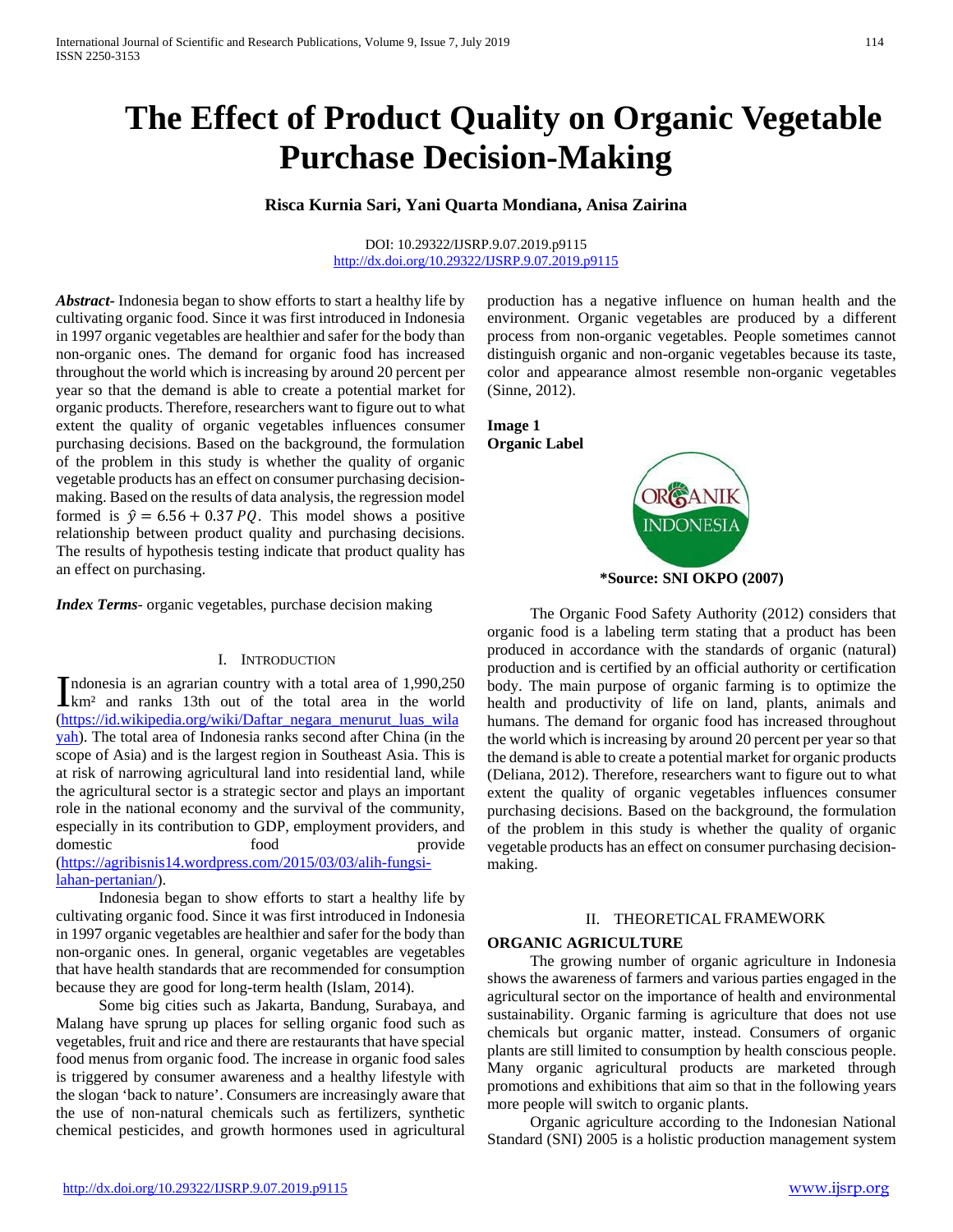that enhances and develops agro-ecosystem health, including biodiversity, biological cycle, and soil biological activity. Furthermore, IFOAM (International Federation of Organic Agriculture Movements) describes organic farming is a holistic agricultural system that supports and accelerates biodiversity, biological cycles and soil biological activities.

 According to IFOAM (2006) the purposes of organic agriculture include:

- 1. Producing food with high nutritional quality and sufficient amount
- 2. Training patience and self-awareness in carrying out organic farming activities
- 3. Creating effective interactions with natural systems and cycles that support all existing forms of life
- 4. Restoring and fertilizing the soil so as to help preserve biodiversity to create a friendly and healthy environment
- 5. Encouraging recycling in farming systems by activating the life of microorganisms, flora and fauna and soil

 Budiharsana (2005) states that consuming organic foods brings several benefits to the body, such as preventing disease, cleansing the body, resting organs, reducing body weight, making skin brighter, slowing down the aging process, helping the body's detoxification process and many others.

There are several reasons that make organic food highly recommended, including:

- 1. The survey results prove that organic food is far more beneficial for health.
- 2. The University of Copenhagen's research results revealed organic food is rich in antioxidants, protects against the risk of cancer, prevents premature aging, and prevents accumulation of toxins in your body.
- 3. It is proven that pesticide residues will never be washed clean because they have been absorbed into the fruit/ vegetable.
- 4. According to WHO research results about 3 million people / year suffer from poisoning from active pesticides.

## III. PRODUCT QUALITY

 The products offered by the company will affect the company's activities starting from designing, conducting production and operating systems, creating marketing programs, distribution systems, advertising and directing salespersons to sell. In general, the definition of the product is everything that can be offered to the market to meet consumer needs. According to William. J Stanton in Alma (2004: 139), products are a set of tangible and intangible attributes including color, price, product name, store name that sells (retailer) and factory service and retailer service received by the buyer to satisfy needs and desire. Whereas according to Kotler (2005: 84) the product is everything that can be offered to satisfy a consumer's needs and desires.

## **Factors Affecting Product Quality**

 According to Assauri (2001: 123), the quality of a product is influenced by the following factors:

- 1. Function of a product : what the product is used or intended for.
- 2. Outward form : the outer form factor contained in a product is not only visible from the shape but the color and packaging.
- 3. The cost of the product concerned : Costs for the acquisition of an item, for example, the price of goods and the cost of the goods reaching the buyer.

## **Product Quality Dimensions**

 According to Tjiptono (2008: 25) there are eight dimensions of product quality as follows:

- 1. Performance
- 2. Features
- 3. Durability
- 4. Reliability
- 5. Service ability
- 6. Aesthetics
- 7. Conformity with Quality (Perceived quality)

## IV. PURCHASING DECISION

 Kotler (2007: 223) states Purchasing Decision is several stages carried out by consumers before making a product purchase decision, while according to Chapman and Wahlers (1999: 176), Purchase Decision means consumers' desire to buy a product. Consumers will decide which products to buy based on their perception of the product related to the ability of the product to meet their needs. Several factors can influence consumer purchasing decisions, including:

- a. Personal Factors, which includes reference groups, family, roles and status.
- b. Social Factors, which includes work, economic conditions, lifestyle, personality and self-concept.

## V. RESEARCH METHOD

## **Research Design**

 This research employed an explanatory research design and carried out based on primary data collected from the questionnaire. This research used a quantitative approach that works with numbers, data in the form of numbers, analyzed using statistics to test hypotheses or answer specific research questions and to predict that certain variables affect other variables (Creswell et al., 2010). The SPSS 23.0 statistical method (Statistical Product and Service Solutions) was used in analyzing data.

## **Population and Sample**

 The population in this study is the people of Malang who consume vegetables. Sugiyono (2008) suggests that sample is part of the number and characteristics possessed by the population, whereas according to Ferdinand (2006), the sample is a subset of the population, consisting of several members of the population.

 Purposive sampling technique was used. According to Indiantoro and Supomo (1999), purposive sampling using a particular consideration, generally adjusting to the purpose of a study. The purposive sampling method requires that the respondent must have a criterion that is in accordance with the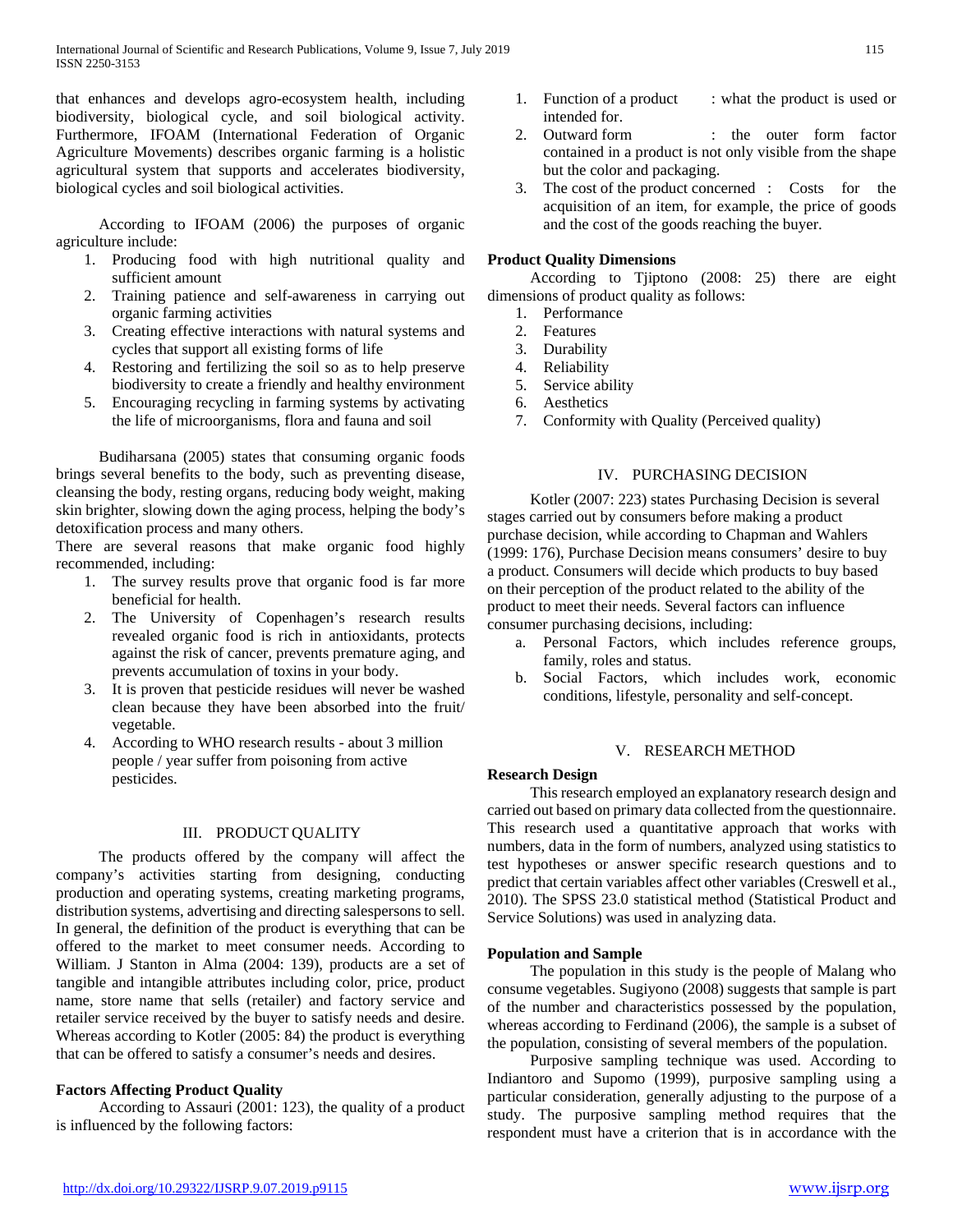research objectives. Criteria for samples that are suitable for the purpose of this study are:

- 1. Respondents have bought organic vegetables
- 2. Respondents aged over 18 years with reason that respondents aged over 18 years are able to
- 3. make a decision to make a purchase.

 The determination of the sample of this study is based on the guidelines proposed by Kuncoro (2003). Sample determination is influenced by the analytical tool used. The analytical tool in this study uses Multiple Linear Regression, because the population is not known exactly, so the researchers determine the size of the sample taken based on the proposed rules of Roscue (1975) in Sekaran (2006), namely:

- 1. A sample size of more than 30 and less than 500 is appropriate for most studies.
- 2. In multivariate research (including multiple analysis), the sample size should be several times (between 5-10) greater than the number of variables in the study.

 Based on these statements the number of samples taken by researchers is a minimum of 75 respondents.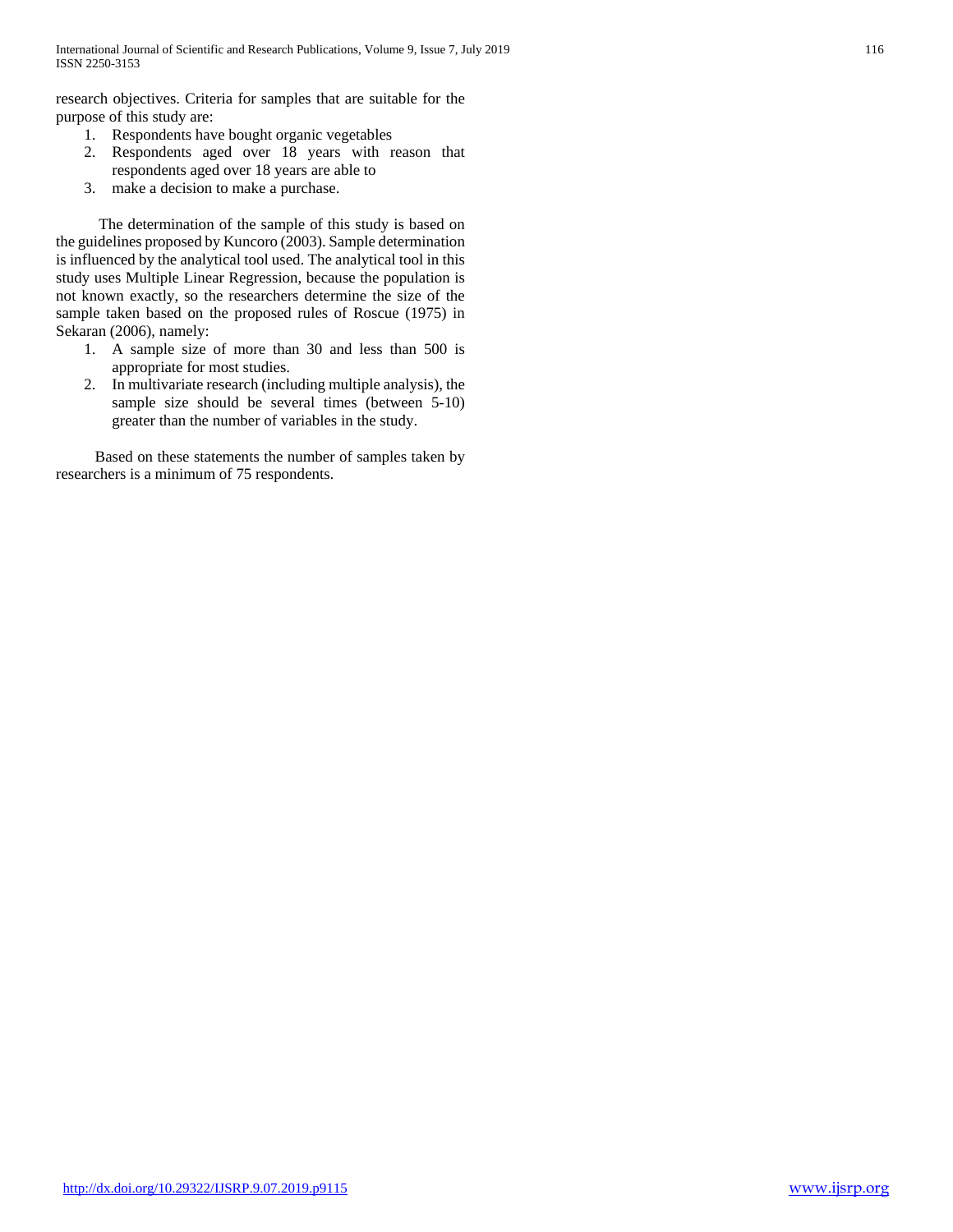## **Operational Variables Tabel 1 Operational Variables**

| <b>Variables</b>       | <b>Indicators</b>  | <b>Items</b>                                                                   |
|------------------------|--------------------|--------------------------------------------------------------------------------|
| <b>Product Quality</b> | Performance        | PQ 1.1 Organic vegetables have a better nutritional                            |
| (PQ)                   | PQ 1               | content                                                                        |
| Hidayati, 2014         |                    | PQ 1.2 Organic vegetables are safe for consumption                             |
|                        | Features           | PQ 2 Features of organic vegetables (settled brand)                            |
|                        | PQ <sub>2</sub>    |                                                                                |
|                        | Durability         | PQ 3 Durability of organic vegetables                                          |
|                        | PQ <sub>3</sub>    |                                                                                |
|                        | Reliability        | PQ 4 Reliability of organic vegetables                                         |
|                        | PQ <sub>4</sub>    |                                                                                |
|                        | Services ability   | PQ 5 Service ability of organic vegetables                                     |
|                        | PQ <sub>5</sub>    |                                                                                |
|                        | Aesthetics         | PQ 6.1 The aesthetics of organic vegetables is                                 |
|                        | PQ6                | looking fresh                                                                  |
|                        |                    | PQ 6.2 The aesthetics of organic vegetables have                               |
|                        |                    | striking colors                                                                |
|                        |                    | PQ 6.3 The aesthetics of organic vegetables have a<br>tastier and softer taste |
|                        |                    | PQ 6.4 The aesthetics of organic vegetables appear                             |
|                        |                    | more natural                                                                   |
|                        |                    | PQ 6.5 The aesthetics of refined and less fibrous                              |
|                        |                    | organic vegetables                                                             |
|                        | Perceived quality  | PQ 7 Compliance with specifications on organic                                 |
|                        | PQ <sub>7</sub>    | vegetables                                                                     |
| <b>Purchase</b>        | Product selection  | PD 1.1 Product purchases                                                       |
| <b>Decisions (PD)</b>  |                    | PD 1.2 Purchase other products                                                 |
| Tangkulung,            | Purchase frequency | PD 2.1 Repurchase now                                                          |
| 2015                   |                    | PD 2.2 Future repurchases                                                      |
|                        |                    | PD 2.3 Repurchase of other products                                            |
|                        | Purchase quantity  | PD 3.1 Little purchases                                                        |
|                        |                    | PD 3.2 Multiple purchases                                                      |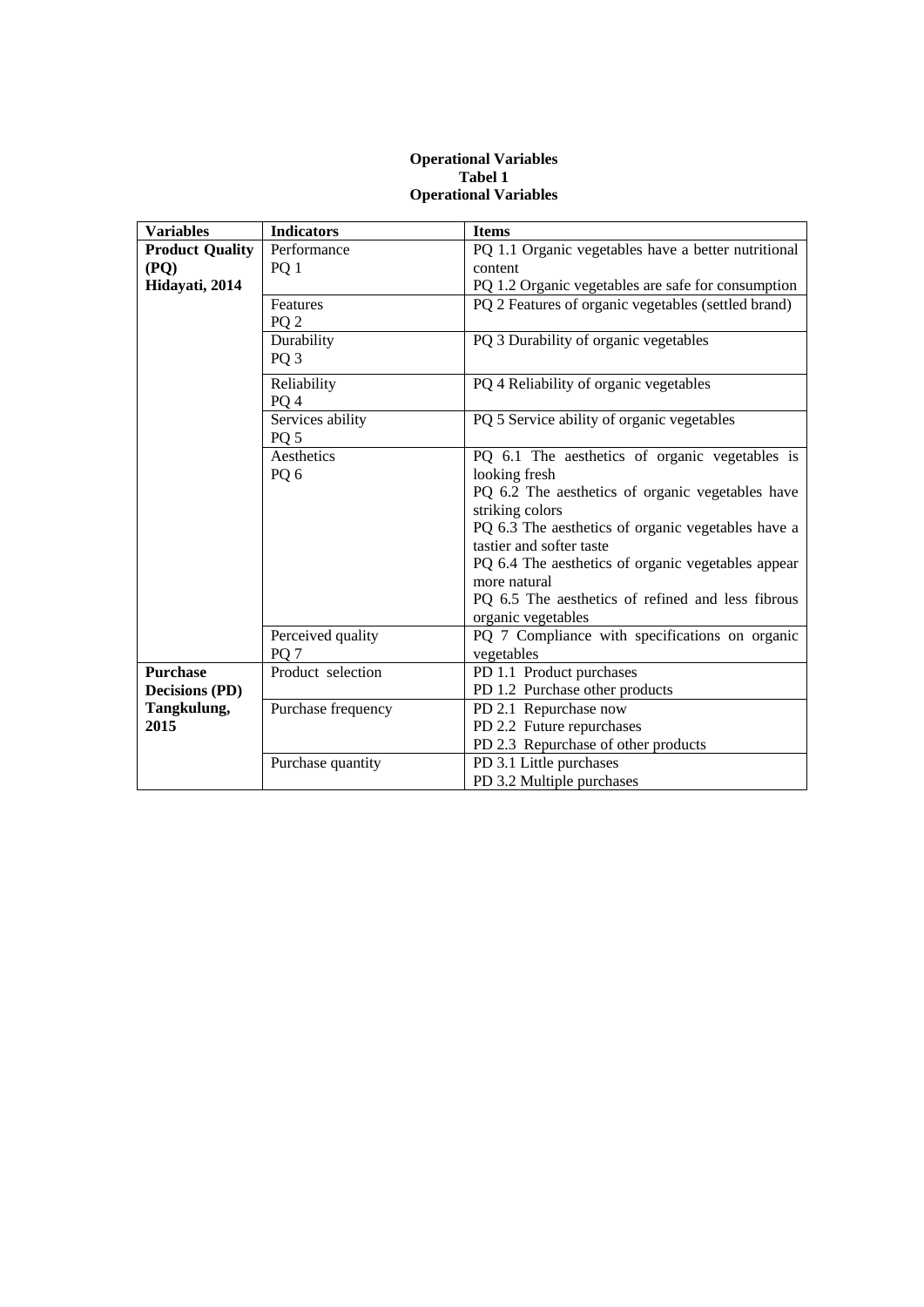#### VI. RESULTS AND DISCUSSION

## **General Characteristics of Vegetable Consumers in Modern Markets**

 The general characteristics of vegetable consumers taken as respondents in this study are based on gender, age, marital status, education level, income level, number of family members, and employment. Based on gender, the majority of respondents were females as many as 60 respondents (80%), while male respondents were 15 (20%). Women are more dominant than men in buying vegetables, because in this case women are more knowledgeable about household needs while most men are busy to make a living for their families.

 Based on age, most of them are respondents who have an age interval of 26-35 years (41%). The second largest percentage is adults aged 36-45 years (34%) and adolescents aged 15-25 years are third (25%). Overall, vegetable buyers are dominated by young mothers who begin to pay attention to the health of their families. The marital status of vegetable respondents was mostly married with 48 people (79.75%), while those who were unmarried were 27 people (20.25%), because respondents stated that people who were married had to provide healthy and clean food for his family. The number of respondent family members is 1-4 people (67%) and more than 4 people (33%). Most consumers have a family of no more than four so that consumers in fulfilling family needs are quite adequate, especially in consuming vegetables.

 Based on the level of income obtained from the work of respondents, most of them earn IDR 2,000,000 per month – IDR 3,000,000 (as many as 46 respondents). Monthly income greatly affects them in buying vegetables in the modern market because most respondents who shop for vegetables in the modern market say they are able to shop for vegetables, although not regularly (every day).

 Most of the respondent's education was Diploma graduates who acted as housewives. Level of education also encourages a person to have a better, healthier and better-quality lifestyle. Viewed from education, vegetable buyers are those with relatively good education and from the middle to upper class.

#### **The Effect of Product Quality on Purchasing Decisions**

 Based on the results of data analysis, the regression model formed is  $\hat{y} = 6.56 + 0.37 \text{ PQ}$ . This model shows a positive relationship between product quality and purchasing decisions. The results of hypothesis testing indicate that product quality has an effect on purchasing  $(Sig. <0.05)$ .

 The quality of organic vegetable products includes good and safe nutrients. Organic vegetables that also have clear brands are in demand by consumers. Organic vegetables have a longer resistance than non-organic vegetables and the community believes in the reliability of organic vegetables. The community also prefers to buy organic vegetables that look fresher with a softer taste. The results of the analysis show a coefficient of determination of 0.8. This shows that 80% of the diversity of purchasing decision variables is influenced by product quality. The remaining 20% is influenced by other variables that have not been included in the regression model.

#### VII. CONCLUSION

 Based on the results of the analysis and discussion presented in the previous chapter, this study presents answers to the research problems as follows: It is evident that the quality of organic vegetable products which includes performance, features, durability, reliability, service, aesthetics, conformity with quality has a positive and significant influence on purchasing decisions. This shows that high product quality tends to create high consumer purchasing decisions.

#### **REFERENCES**

- [1] Assaury, S. 2001. Pangsa Pasar. Jakarta: Lembaga Penerbit Universitas Indonesia.
- [2] Budiharsana, R.S. 2005. Strategi 'Social Marketing' Pangan Organik sebagai Bagian Gaya Hidup Sehat in Workshop dan Kongres Nasional II Maporina. Maporina Jakarta, pp. 73-76.
- [3] Chapman & Wahlers. 1999. A revision and Empirical Test of The Extended Price – Perceived Quality Model. Journal of Marketing.
- [4] Deliana Y. 2012. Markenat segmentation for organic products in Bandung West Java, Indonesia [Internet]. [Accessed on 22 July 2014]; Research Journal of Recent Sciences ISSN 2277-2502 Vol. 1(3), 48-56, March (2012) Res.J.Recent Sci. Available at: http://7.ISCA-RJRS-2012-063\_Done.pdf.
- [5] Hidayati, N. 2014. Preferensi Konsumen dan Pengaruh Kualitas Produk Sayuran Organik Terhadap Kepuasan Konsumen Dalam Membentuk Loyalitas Pelanggan. Bogor: Institut Pertanian Bogor.
- [6] Islam, S. 2014. Marketing Organic Foods through Conventional Retail Outlets Journal of Marketing Development and Competitiveness vol. 8(1).
- [7] Kotler, P. & Amstrong, G. 2005. Prinsip-Prinsip Pemasaran. Jilid 1. Edisi 12. Alih Bahasa: Bob Sabran MM. Erlangga. Jakarta.
- [8] Kotler, P. 2007. Manajemen Pemasaran. Jilid 2, edisi 12. PT Indeks, New Jersey.
- [9] Utama, S. P. 2014. Pengaruh Faktor Sosial dan Faktor Pribadi Terhadap Sikap dan Minat Pembelian Film Bajakan (Studi Pada Masyarakat Kota Malang). Magister Manajemen Fakultas Ekonomi dan Bisnis Universitas Brawijaya. Malang.
- [10] Sinne S, Laura MA. 2012. Information or prices, which is most powerful in increasing consumer demand for organic vegetables? [Internet]. [Accessed on 20 July 2014]; International Business Research 5.12 (Dec 2012): 175-194. Available at: http://Information or Prices, Which Is Most Powerful in Increasing Consumer Demand for Organic Vegetables - ProQuest.htm.
- [11] Tjiptono, F. 2008. Strategi Pemasaran, Edisi 3. Andi: Yogyakarta.
- [12] Zepri, Z. Z. 2009. Analisis Karakteristik dan Perilaku Konsumen Sayuran Organik. Institut Pertanian Bogor.
- [13] Zulkarnain. 2010. Dasar-dasar Hortikultura Ed. I Cetakan 2. Rachmatika R, editor. Jakarta (ID): PT. Bumi Aksara.
- [14] https://agribisnis14.wordpress.com/2015/03/03/alih-fungsi-lahan-pertanian/
- [15] https://id.wikipedia.org/wiki/Daftar\_negara\_menurut\_luas\_wilayah diakses 27 Februari 2018

#### **AUTHORS**

**First Author** – Risca Kurnia Sari **Second Author** – Yani Quarta Mondiana **Third Author** – Anisa Zairina